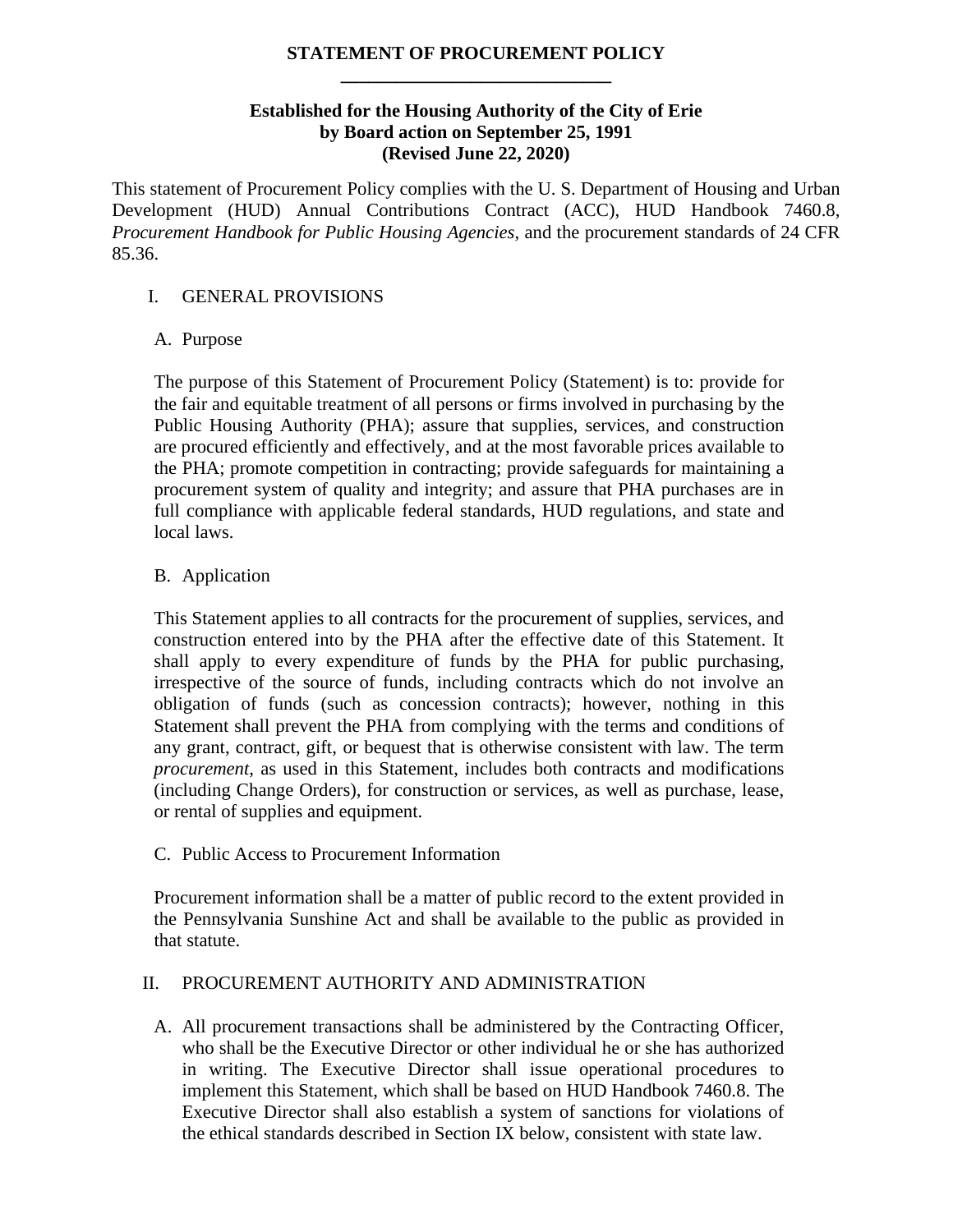- B. The Executive director or his/her designee shall ensure that:
- 1. procurement requirements are subject to an annual planning process to assure efficient and economical purchasing;
- 2. contracts and modifications are in writing, supported by appropriate documentation clearly specifying the desired supplies, services, or construction, as well as the method of procurement, selection of contract type, the rationale for selection or rejecting offers, and basis for the contract price;
- 3. for procurement other than small purchases, public notice is given of each upcoming procurement at least ten days before a solicitation is issued; responses to such notice are honored to the maximum extent practical; a minimum of ten days is provided for preparation and submission of bids of proposals; and notice of contract awards is made available to the public;
- 4. solicitation procedures are conducted in full compliance with federal standards stated in 24 CFR 85.36, or state and local laws that are more stringent, provided they are consistent with 24 CFR 85.36;
- 5. an independent cost estimate is prepared before solicitation issuance and is appropriately safeguarded for each procurement above the small purchase limitation and a cost or price analysis is conducted of the responses received for all procurement;
- 6. contract award is made to the responsive and responsible bidder offering the lowest price (for sealed bid contracts) or contract award is made to the offerer whose proposal offers the greatest value to the PHA, considering price, technical, and other factors as specified in the solicitation (for contracts awarded based on competitive proposals); unsuccessful firms are notified within ten days (or other time period required by state or local law) after contract award;
- 7. there are sufficient unencumbered funds available to cover the anticipated cost of each procurement before contract award or modification (including Change Orders), work is inspected before payment, and payment is made promptly for contract work performed, and accepted;
- 8. the PHA complies with applicable HUD review requirements, as provided in the operational procedures supplementing this Statement.
- C. This Statement and any later changes shall be submitted to the Board of Commissioners for approval. The Board appoints and delegates procurement authority to the Executive Director and is responsible for ensuring that any procurement policies adopted are appropriate for the PHA.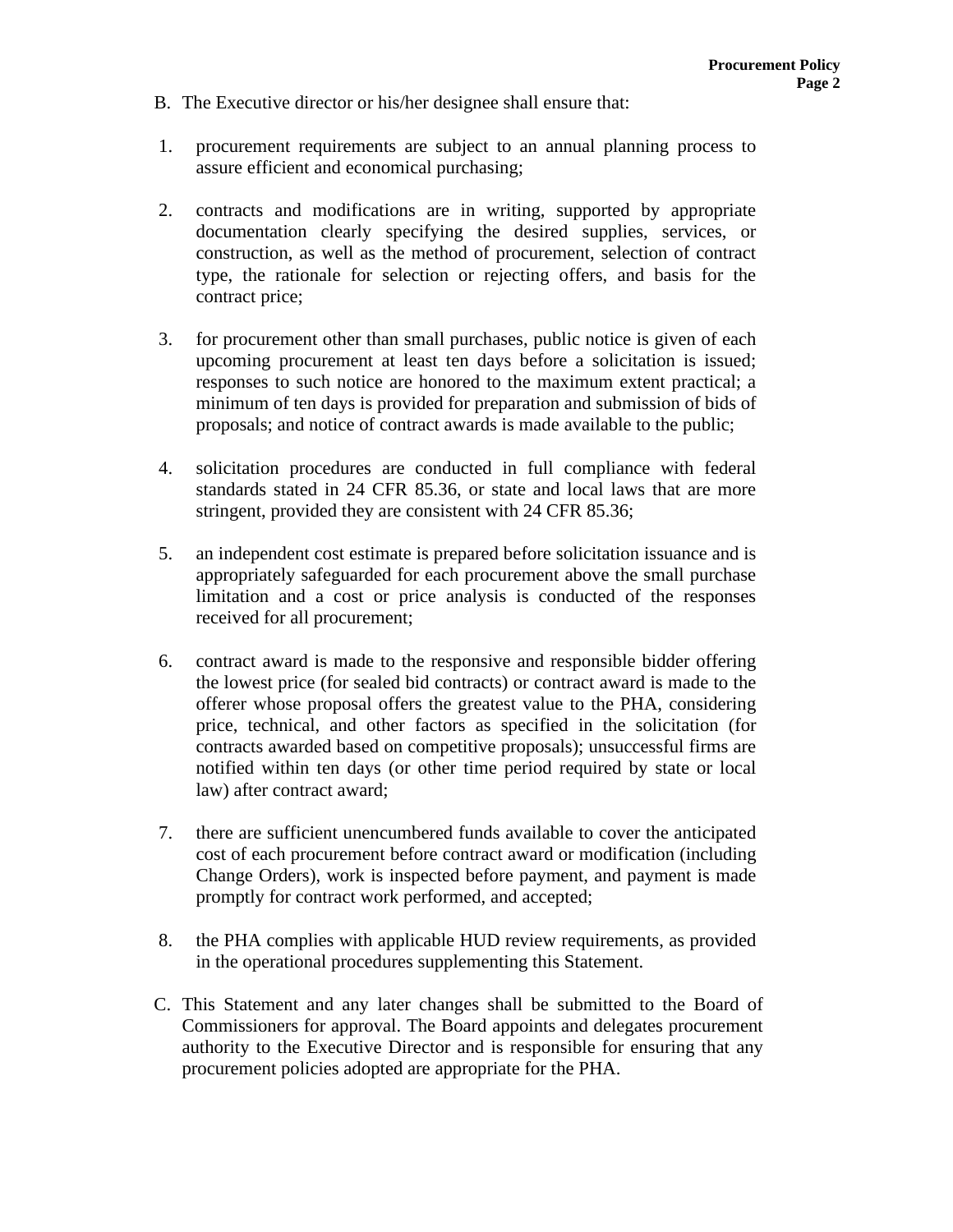### III. PROCUREMENT METHODS

### A. Selection of Method

If it has been decided that the PHA will directly purchase the required items, one of the following procurement methods shall be chosen, based on the nature and anticipated dollar value of the total requirement.

#### B. Small Purchase Procedures

- 1. General Any contract not exceeding **\$21,000.00** may be made in accordance with the small purchase procedures authorized in this section. Contract requirements shall not be artificially divided so as to constitute a small purchase under this section (except as may be reasonably necessary to comply with Section VIII of this Statement).
- 2. Petty Cash Purchases **Small purchases under \$45.00**, which can be satisfied by local sources, may be processed through the use of a petty cash account. The Contracting Officer shall ensure that: the account is established in an amount sufficient to cover small purchases made during a reasonable period, e.g., one week; security is maintained and only authorized individuals have access to the account; the account is periodically reconciled and replenished by submission of a voucher to the PHA finance officer; and, the account is periodically audited by the finance officer or designee to validate proper use and to verify that the account total equals cash on hand, plus the total of accumulated vouchers.
- 3. Micro purchases of **\$2,000.00** or less For purchases below **\$2,000.00,** only one quotation may be solicited if the price received is considered reasonable. Such purchases must be distributed equitably among qualified sources. If practicable, a quotation shall be solicited from other than the previous source before placing a repeat order.
- 4. Small purchases between **\$2,000.00 and \$21,000** For small purchases in excess of **\$2,000.00**, but not exceeding **\$21,000.00**, no less than three offerers shall be solicited to submit price quotations, which may be obtained orally, by telephone, or in writing, as allowed by state or local laws. Award shall be made to the offerer providing the lowest acceptable quotation, unless justified in writing based on price and other specified factors, such as for architect/engineer contracts. If non-price factors are used, they shall be disclosed to all those solicited. The names, addresses, and/or telephone number of the offerers and persons contacted, and the date and amount of each quotation, shall be recorded and maintained as a public record.
- C. Sealed Bids
- 1. Conditions for use Contracts shall be awarded based on competitive sealed bidding if the following conditions are present: a complete,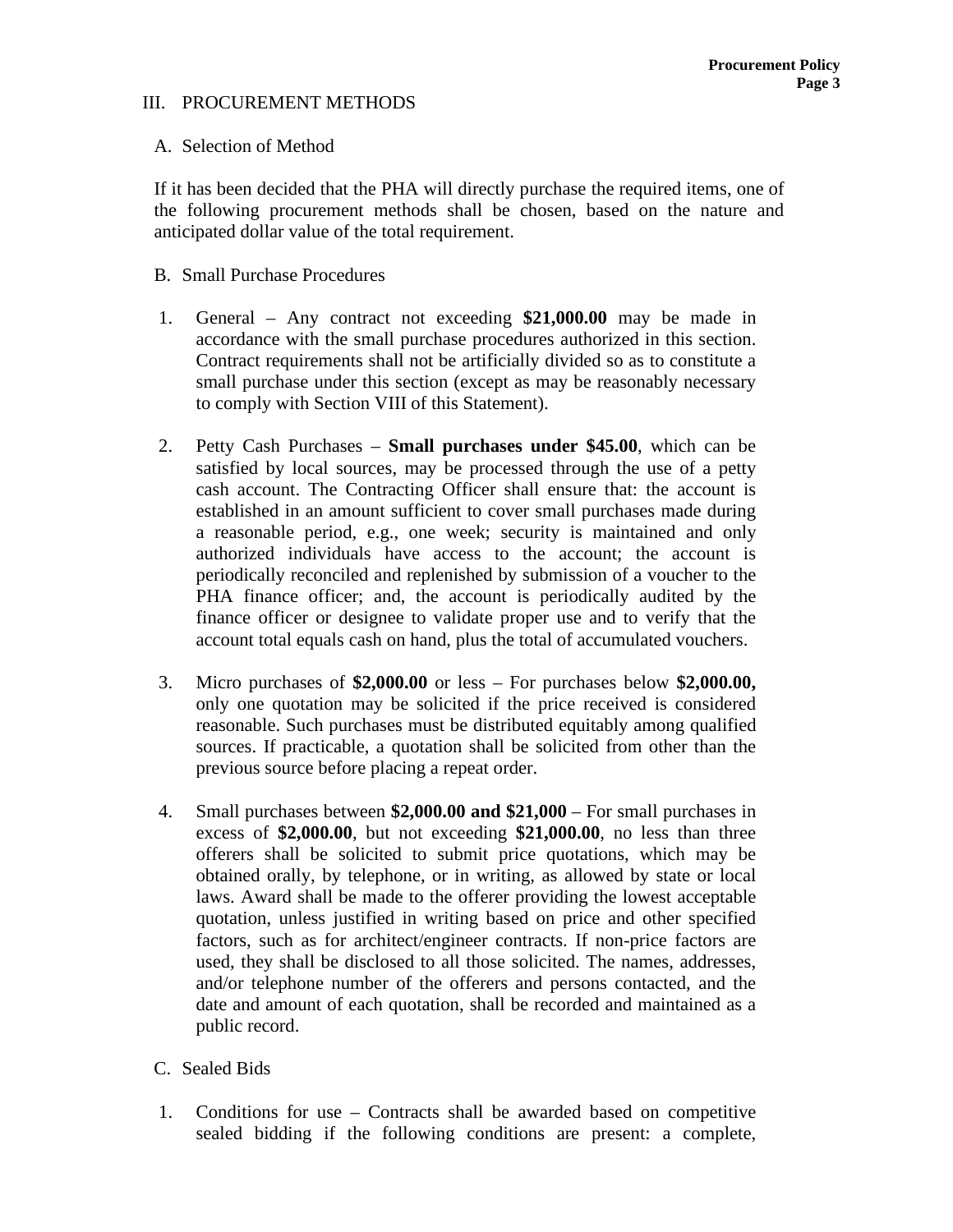adequate, and realistic specification or purchase description is available; two or more responsible bidders are willing and able to compete effectively for the work; the procurement lends itself to a firm fixed price contract; and the selection of the successful bidder can be made principally on the basis of price. Sealed bidding is the preferred method for construction procurement. For procurement under the Capital Grant Program (CGP), sealed bidding shall be used for all construction and equipment contracts exceeding the small purchase limitation, except for procurement under the Consolidated Supply Program described in paragraph III, G below. For professional service contracts, sealed bidding shall not be used.

- 2. Solicitation and receipt of bids An invitation for bids shall be issued, including specifications and all contractual terms and conditions applicable to the procurement, including a statement that award will be made to the lowest responsible and responsive bidder whose bid meets the requirements of the invitation for bids. The invitation for bids shall state the time and place for both the receipt of bids and the public bid opening. All bids received shall be time-stamped, but not opened, and shall be stored in a secure place until bid opening. A bidder may withdraw his/her bid at any time prior to bid opening.
- 3. Bid opening and award Bids shall be opened publicly in the presence of at least one witness. An abstract of bids shall be recorded and the bids shall be available for public inspection. Award shall be made as provided in the invitation for bids by written notice to the successful bidder. If equal low bids are received from responsible bidders, award shall be made by drawing lots or similar random method, unless otherwise provided in state or local law, and stated in the invitation for bids. If only one responsive bid is received from a responsible bidder, award shall not be made unless a cost or price analysis verifies the reasonableness of the price.
- 4. Mistakes in bids
	- a. Withdrawal of inadvertently erroneous bids may be permitted, where appropriate, before bid opening by written or telegraphic notice received in the office designated in the invitation for bids prior to the time set for bid opening. Bidder must follow procedure at 76 P.S., 1601. After bid opening, corrections in bids shall be permitted only if the bidder can show by clear and convincing evidence that a mistake of a nonjudgmental character was made, the nature of the mistake, and the bid price actually intended. A low bidder alleging a nonjudgmental mistake may be permitted to withdraw its his/her bid if the mistake is clearly evident on the face of the bid document but the intended bid is unclear if the bidder submits convincing evidence that a mistake was made. Notice of claim must be made, in writing, within two (2) business days of bid opening.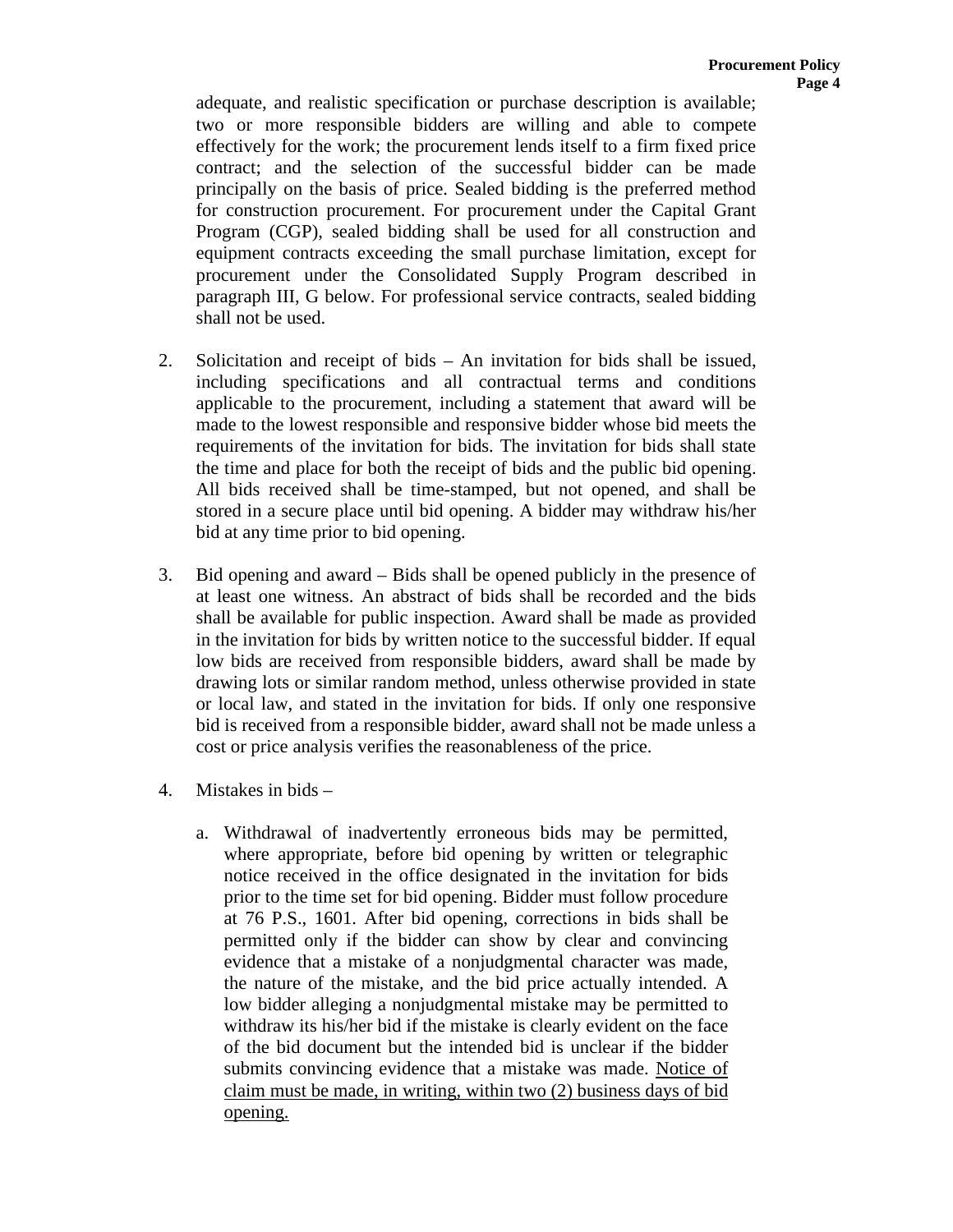- b. All decisions to allow withdrawal of bid mistakes shall be supported by a written determination signed by the Executive Director. After bid opening, no changes in bid prices or other provisions of bids prejudicial to the interest of the PHA or fair competition shall be permitted.
- 5. Bonds In addition to the other requirements of this Statement, for construction contracts exceeding **\$21,000.00**, contractors shall be required to submit the following, unless otherwise required by state or local laws or regulations:
	- a. a bid guarantee of 10% of the bid price; and,
	- b. performance and payment bonds for 100% of the contract price; separate performance and payment bonds, each for 50% or more of the contract price; a 20% cash escrow; or a 25% irrevocable letter of credit.
- D. Competitive Proposals
- 1. Conditions for use Competitive proposals shall be used only if there is an adequate method of evaluating technical proposals submitted. For professional service contracts, the competitive proposal method of solicitation is preferred. The competitive proposal method shall not be used when sealed bidding is feasible. An adequate number of qualified sources shall be solicited.
- 2. Solicitation The Request for Proposals (RFP) shall clearly identify the relative importance of price and other evaluation factors, including the weight given to each technical factor. A mechanism for fairly and thoroughly evaluating the technical and price proposals shall be established before the solicitation is issued. Proposals shall be handled so as to prevent disclosure of the number of offerers, identity of the offerers, and the contents of their proposals. The proposals shall be evaluated only on the criteria stated in the RFP.
- 3. Negotiations Unless there is no need for negotiations with any of the offerers, negotiations shall be conducted with responsible offerers who submit proposals determined to have a reasonable chance of being selected for award, based on evaluation of technical and price factors as specified in the RFP. Such offerers shall be accorded fair and equal treatment with respect to any opportunity for negotiation and revision of proposals. The purpose of negotiations shall be to advise offerers of the deficiencies in their proposals on both technical and price factors so as to assure full understanding of and conformance to the solicitation requirements. No offerer shall be provided information about any other offerer's proposal, and no offerer shall be assisted in bringing its proposal up to the level of any other proposal. Offerers shall not be directed to reduce their proposal price to a specific amount in order to be considered for award. A common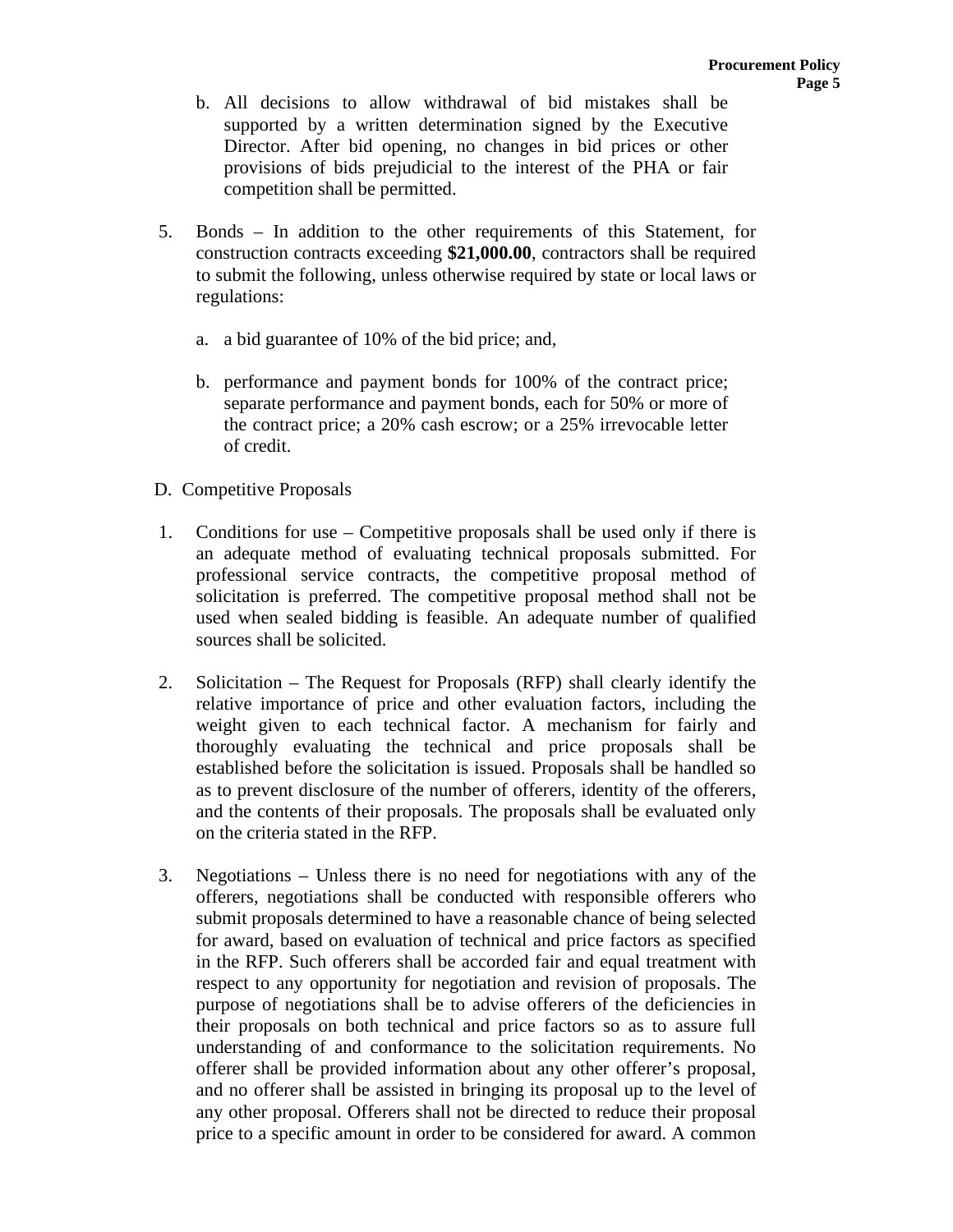deadline shall be established for receipt of proposal revisions based on negotiations.

- 4. Award After evaluation of proposal revisions, if any, the contract shall be awarded to the responsible firm whose qualifications, price, and other factors considered, are the most advantageous to the PHA.
- 5. Architect/Engineer Services Architect/Engineer services in excess of the small purchase limitation may be obtained by either the competitive proposal method of qualifications-based selection procedures. Sealed bidding, however shall not be used to obtain architect/engineer services. Under qualifications-based selection procedures, competitors' qualifications are evaluated, and the most qualified competitor is selected, subject to the negotiation of fair and reasonable compensation. Price is not used as a selection factor under this method. These procedures shall not be used to purchase other types of services, even though architect/engineer firms are potential sources.
- E. Non-Competitive Proposals
- 1. Conditions for use Procurement shall be conducted competitively to the maximum extent possible. Procurement by non-competitive proposals may be used only when the award of a contract is not feasible, using small purchase procedures, the consolidated supply program, sealed bids, or competitive proposals, and one of the following applies:
	- a. the item is available only from a single source, based on a good faith review of available sources;
	- b. an emergency exists that seriously threatens the public health, welfare, or safety, or endangers property, or would otherwise cause serious injury to the PHA, as may arise by reason of a flood, earthquake, epidemic, riot, equipment failure, or similar event. In such cases, there must be an immediate and serious need for supplies, services, or construction such that the need cannot be met through normal procurement methods, and the emergency procurement shall be limited to those supplies, services, or construction necessary to meet the emergency;
	- c. HUD authorized the use of non-competitive proposals; or,
	- d. after solicitation of a number of sources, competition is determined inadequate.

Each procurement, based on non-competitive proposals, shall be supported by a written justification for using such procedures. The justification shall be approved, in writing, by the Contracting Officer/Executive Director.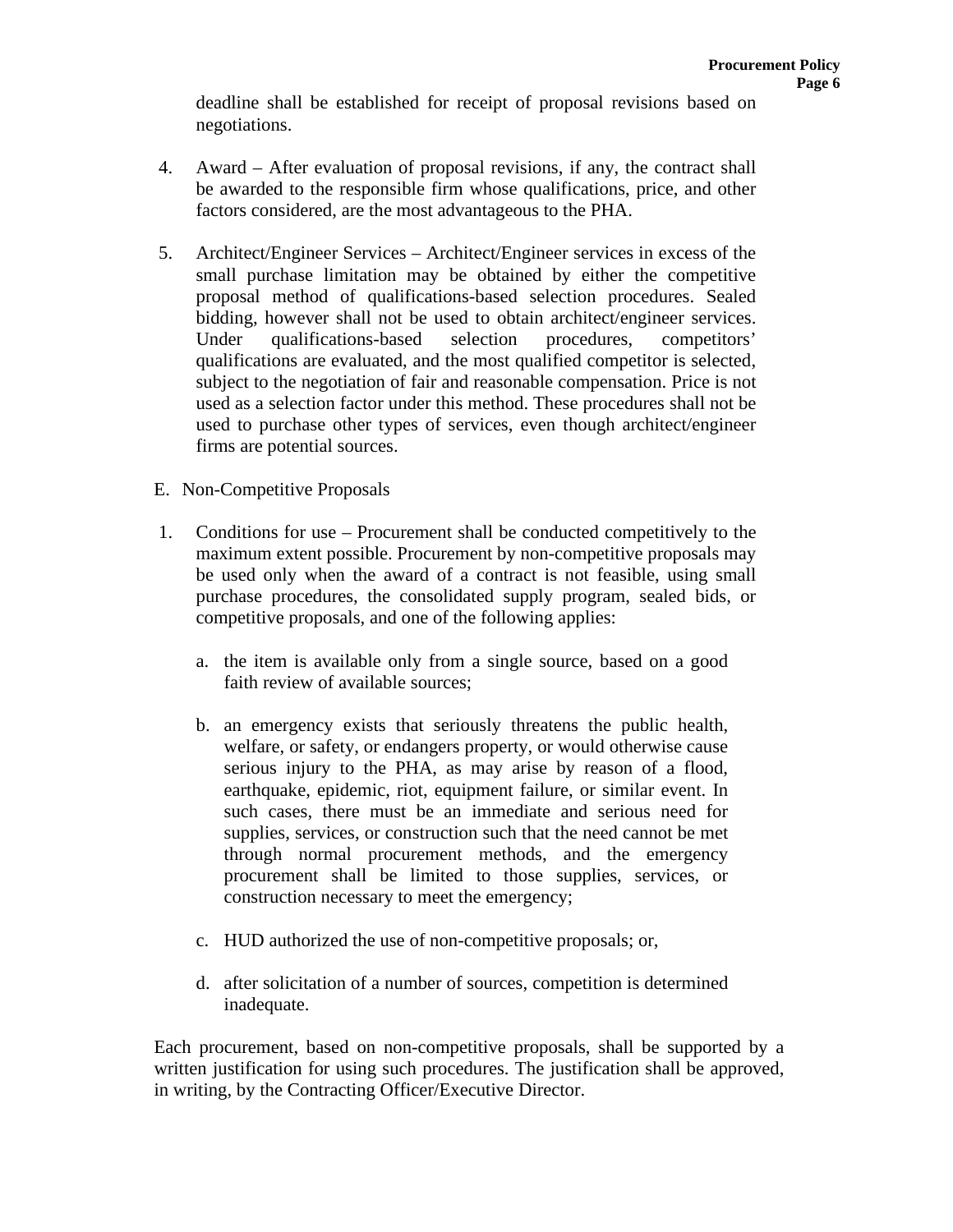# 2. Price Reasonableness

a. The reasonableness of the price for all procurement, based on noncompetitive proposals, shall be determined by performing a cost analysis, as described in this section. A cost or price analysis shall be performed for all procurement actions, including contract modifications. The degree of analysis shall depend on the facts surrounding each procurement. The method of analysis shall be determined as follows:

If the procurement is based on non-competitive proposals, or when only one offer is received, or for other procurement as deemed necessary by the PHA, e.g., when contracting for professional, consulting, or architect/engineer services, the offerer shall be required to submit:

- ♦ a cost breakdown showing projected costs and profit;
- ♦ commercial pricing and sales information, sufficient to enable the PHA to verify the reasonableness of the proposed price as a catalog or market price of a commercial product sold in substantial quantities to the general public; or,
- ♦ documentation showing that the offered price is set by law or regulation.
- b. Cost analysis shall be performed if any offerer/contractor is required to submit a cost breakdown as part of its proposal when a cost breakdown is submitted: A cost analysis shall be performed of the individual cost elements; the PHA shall have a right to audit the contractor's books and records pertinent to such costs; and profits shall be analyzed separately. Costs shall be allowable only to the extent that they are consistent with applicable federal cost principles (for commercial firms, Sub-part 31.2 of the federal acquisition regulations, 48 CFR Chapter I). In establishing profit, the PHA shall consider factors such as the complexity and risk of the work involved, the contractor's investment and productivity, the amount of subcontracting, the quality of past performance, and industry profit rates in the area for similar work.
- c. A comparison of prices shall be used in all cases other than those described in paragraph III, E-2 above.
- F. Cancellation of Solicitations
- 1. An invitation for bids, RFP, or other solicitation may be cancelled before offers are due if: the PHA no longer requires the supplies, services, or construction; the PHA can no longer reasonably expect to fund the procurement; proposed amendments to the solicitation would be of such magnitude that a new solicitation would be desirable; or similar reasons.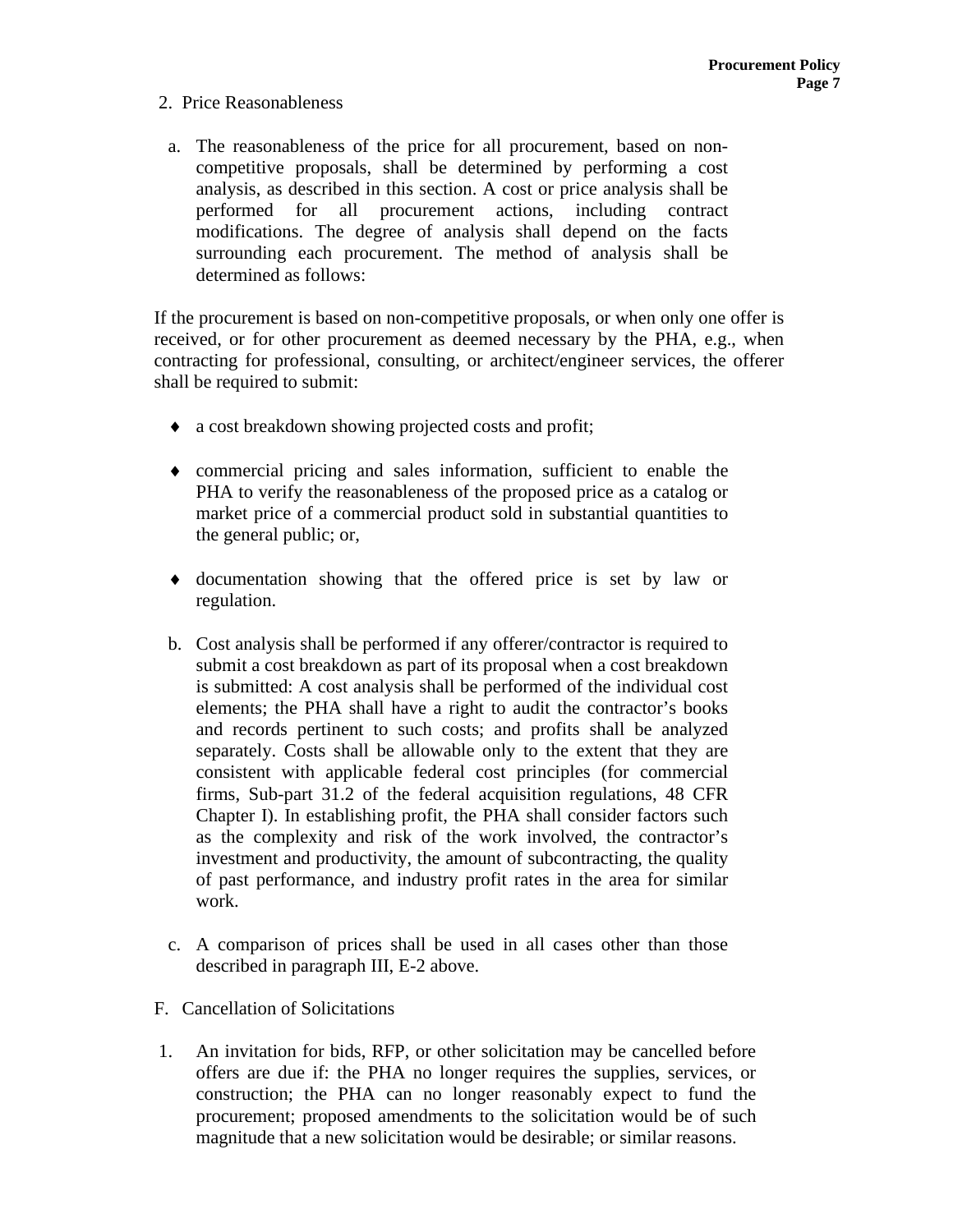- 2. A solicitation may be cancelled and all bids or proposals that have already been received may be rejected if: the supplies, services, or construction are no longer required; ambiguous or otherwise inadequate specifications were part of the solicitation; the solicitation did not provide for consideration or all factors of significance to the PHA; prices exceed available funds and it would not be appropriate to adjust quantities to come within available funds; there is reason to believe that bids or proposals may not have been independently arrived at in open competition, may have been collusive, or may have been submitted in bad faith; or for good cause of a similar nature when it is in the best interest of the PHA.
- 3. The reasons for cancellation shall be documented in the procurement file and the reasons for cancellation and/or rejection shall be provided upon request to any offerer solicited.
- 4. A notice of cancellation shall be sent to all offerers solicited and, if appropriate, shall explain that they will be given a opportunity to compete on any re-solicitation of future procurement of similar items.
- 5. If all otherwise acceptable bids received in response to an invitation for bids are at unreasonable prices, or only one bid is received and the price is unreasonable, the PHA shall cancel the solicitation and either:
	- (i) re-solicit, using a RFP; or,
	- (ii) compete the procurement by using the competitive proposals method, following paragraphs III D-3 and III D-4 above (when more than one otherwise acceptable bid has been received), or by using the non-competitive proposals method and following paragraph III E-2 above (when only one bid is received at an unreasonable price); provided that the Contracting Officer determines in writing that such action is appropriate, all bidders are informed of the PHA's intent to negotiate, and each responsible bidder is given a reasonable opportunity to negotiate.
- G. Cooperative Purchasing

The PHA may enter into state and local intergovernmental agreements to purchase or use common goods and services. The decision to use an intergovernmental agreement or conduct a direct procurement shall be based on economy and efficiency. If used, the intergovernmental agreement shall stipulate who is authorized to purchase on behalf of the participating parties and shall specify inspection, acceptance, termination, payment, and other relevant terms and conditions. Federal or state excess and surplus property shall be used instead of purchasing new equipment and property whenever such use is feasible and reduces project costs.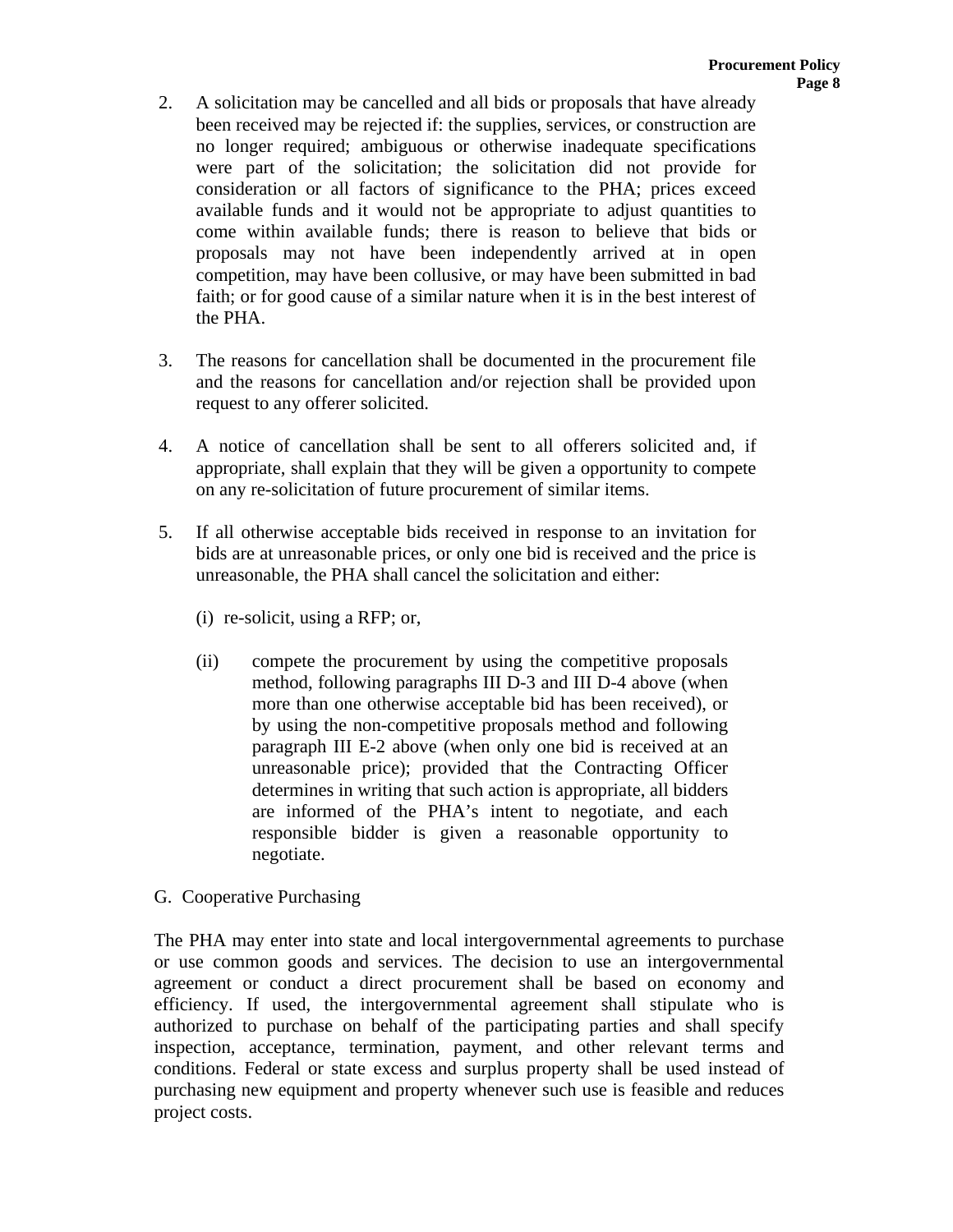# IV. CONTRACTOR QUALIFICATIONS AND DUTIES

### A. Contractor Responsibility

Procurement shall be conducted only with responsible contractors, i.e., those who have the technical and financial competence to perform and who have a satisfactory record of integrity. Before awarding a contract, the PHA shall review the proposed contractor's ability to perform the contract successfully, considering factors such as the contractor's integrity (including a review of the list of Parties Excluded from Federal Procurement and Non-Procurement Programs published by the United States General Services Administration), compliance with public policy, record of past performance (including contacting previous clients of the contractor, such as other PHAs), and financial and technical resources. If a prospective contractor is found to be non-responsible, a written determination of non-responsibility shall be prepared and included in the contract file, and the prospective contractor shall be advised of the reasons for the determination.

#### B. Suspension and Debarment

Contracts shall not be awarded to debarred, suspended, or ineligible contractors. Contractors may be suspended, debarred, or determined ineligible by HUD in accordance with HUD regulations (24 CFR, part 24) when necessary to protect the PHA in its business dealings.

#### C. Qualified Bidders Lists

Interested businesses shall be given an opportunity to be included on qualified bidder lists. Any pre-qualified lists of persons, firms, or products, which are used in the procurement of supplies and services shall be kept current and shall include enough qualified sources to ensure competition. Firms shall not be precluded from qualifying during the solicitation period. Solicitation mailing lists of potential contractors shall include, but not be limited to, such pre-qualified suppliers.

# V. TYPES OF CONTRACTS AND CONTRACT ADMINISTRATION

#### A. Type of Contract

Any type of contract, which is appropriate to the procurement and which will promote the best interests of the PHA may be used, provided that the cost-plus-apercentage-of-cost and percentage of construction cost methods are prohibited. All procurement shall include the clauses and provisions necessary to define the rights and responsibilities of the parties. A cost reimbursement contract shall not be used unless it is likely to be less costly or it is impracticable to satisfy the PHA's needs otherwise, and the proposed contractor's accounting system is adequate to allocate costs in accordance with applicable cost principles (for commercial firms, Sub-part 31.2 of the Federal Acquisition Regulation (FAR), found in 48 CFR Chapter 1). A time and material contract may be used only if a written determination is made that no other contract type is suitable, and the contract includes a ceiling price that the contractor exceeds at his own risk.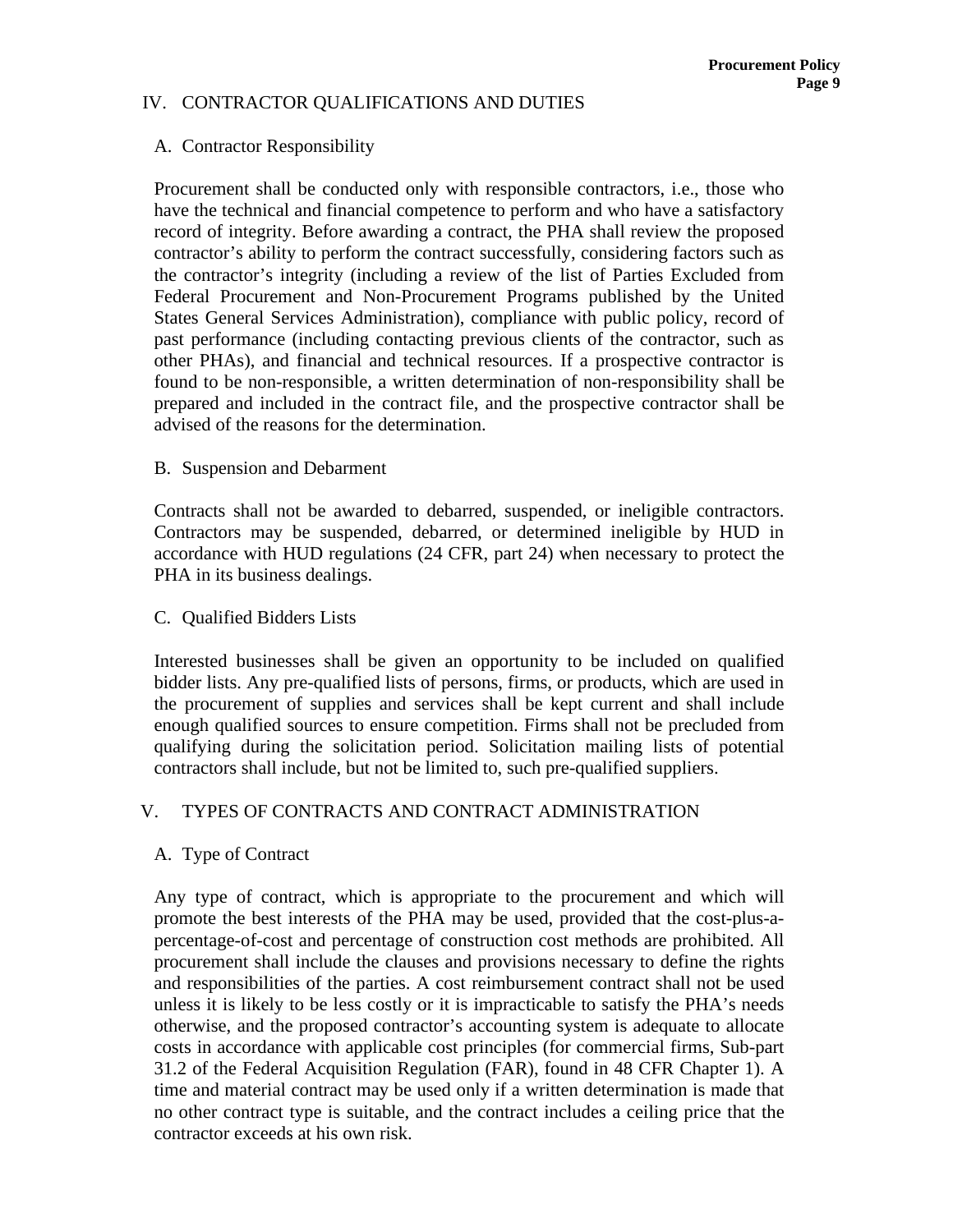# B. Options

Options for additional quantities or performance periods may be included in contracts, provided that: (i) the option is contained in the solicitation, (ii) the option is a unilateral right of the PHA; (iii) the contract states a limit on the additional quantities and the overall term of the contract; (iv) the options are evaluated as part of the initial competition; (v) the contract states the period within, which the options may be exercised; (vi) the options may be exercised only at the price specified in or reasonably determinable from the contract; and (vii) the options may be exercised only if determined to be more advantageous to the PHA than conducting a new procurement.

# C. Contract Clauses

In addition to containing a clause identifying the contract type, all contracts shall include any clauses required by federal statutes, as provided in 24 CFR 85.36 (I), such as: termination for convenience, termination for default, Equal Employment Opportunity, Anti-Kickback Act, Davis-Bacon Act, Contract Work Hours and Safety Standards Act, reporting requirements, patent rights, rights in data, examination of records by Comptroller General, retention of records for three years after closeout, clean air and water, energy efficiency standards, and value engineering, bid protests and contract claims, and payment of funds to influence certain federal transactions. The operational procedures required by paragraph II, A of this Statement shall contain the text of all clauses and required certifications used by the PHA.

# D. Contract Administration

A contract administration system designed to ensure that contractors perform in accordance with their contracts shall be maintained. The operational procedures required by paragraph II, A above shall contain guidelines for inspection of supplies, services, or construction, as well as monitoring contractor performance, status reporting on construction contracts, and similar matters. For cost reimbursement contracts with commercial firms, costs are allowable only to the extent that they are consistent with the cost principles in FAR Sub-Part 31.2.

# VI. SPECIFICATIONS

# A. General

All specifications shall be drafted so as to promote overall economy for the purpose intended and to encourage competition in satisfying the PHA's needs. Specifications shall be reviewed prior to solicitation to ensure that they are not unduly restrictive or represent unnecessary or duplicate items. Functional or performance specifications are preferred. Detailed product specifications shall be avoided whenever possible. Consideration shall be given to consolidating or breaking out procurement to obtain a more economical purchase (but, see VIII below). For equipment purchases, a lease versus purchase analysis should be performed to determine the most economical form of procurement.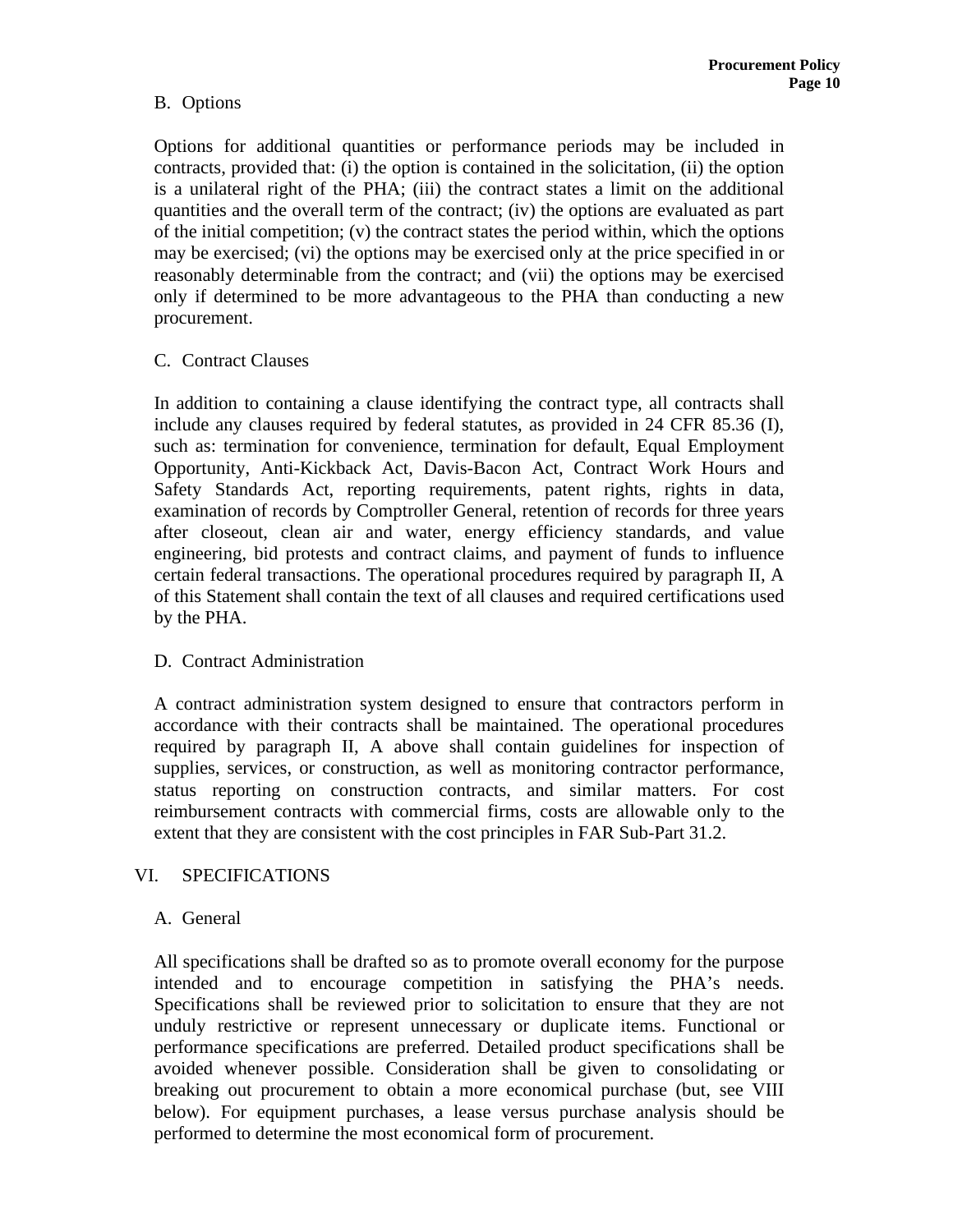# B. Limitations

The following specification limitations shall be avoided: geographic restrictions not mandated or encouraged by applicable federal law (except for architect/engineer contract, which may include geographic location as a selection factor if adequate competition is available); unnecessary bonding or experience requirements; brand name specifications (unless a written determination is made that only the identified item will satisfy the PHA's needs); brand name or equal specifications (unless they list the minimum essential characteristics and standards to which the item must conform to satisfy its intended use). Nothing in this procurement policy shall preempt any state licensing laws. Specifications shall be scrutinized to ensure that organizational conflicts of interest do not occur (for example, having a consultant perform a study of the PHA's computer needs and then allowing that consultant to compete for the subsequent contract for the computers).

# VII. APPEALS AND REMEDIES

# A. General

It is the PHA's policy to resolve all contractual issues informally at the PHA level, without litigation. Disputes shall not be referred to HUD until all administrative remedies have been exhausted at the PHA level. When appropriate, the PHA may consider the use of informal discussions between the parties by individuals who did not participate substantially in the matter in dispute, to help resolve the differences. HUD will review protests only in cases of violation of federal laws or regulations and failure of the PHA to review a complaint or protest.

# B. Bid Protests

Any actual or prospective contractor may protest the solicitation or award of a contract for serious violations of the principles of this statement. Any protest against a solicitation must be received before the due date for receipt of bids or proposals, and any protest against the award of a contract must be received within ten days after contract award, or the protest will not be considered. All bid protests shall be in writing, submitted to the Contracting Officer or designees, who shall issue a written decision on the matter. The Contracting Officer may, at his or her discretion, suspend the procurement pending resolution of the protest, if warranted by the facts presented.

# C. Contract Claims

All claims by a contractor relating to performance of a contract shall be submitted in writing to the Contracting Officer or designee for a written decision. The contractor may request a conference on the claim. The Contracting Officer's decision shall inform the contractor of its appeal rights to the Board of the Housing Authority.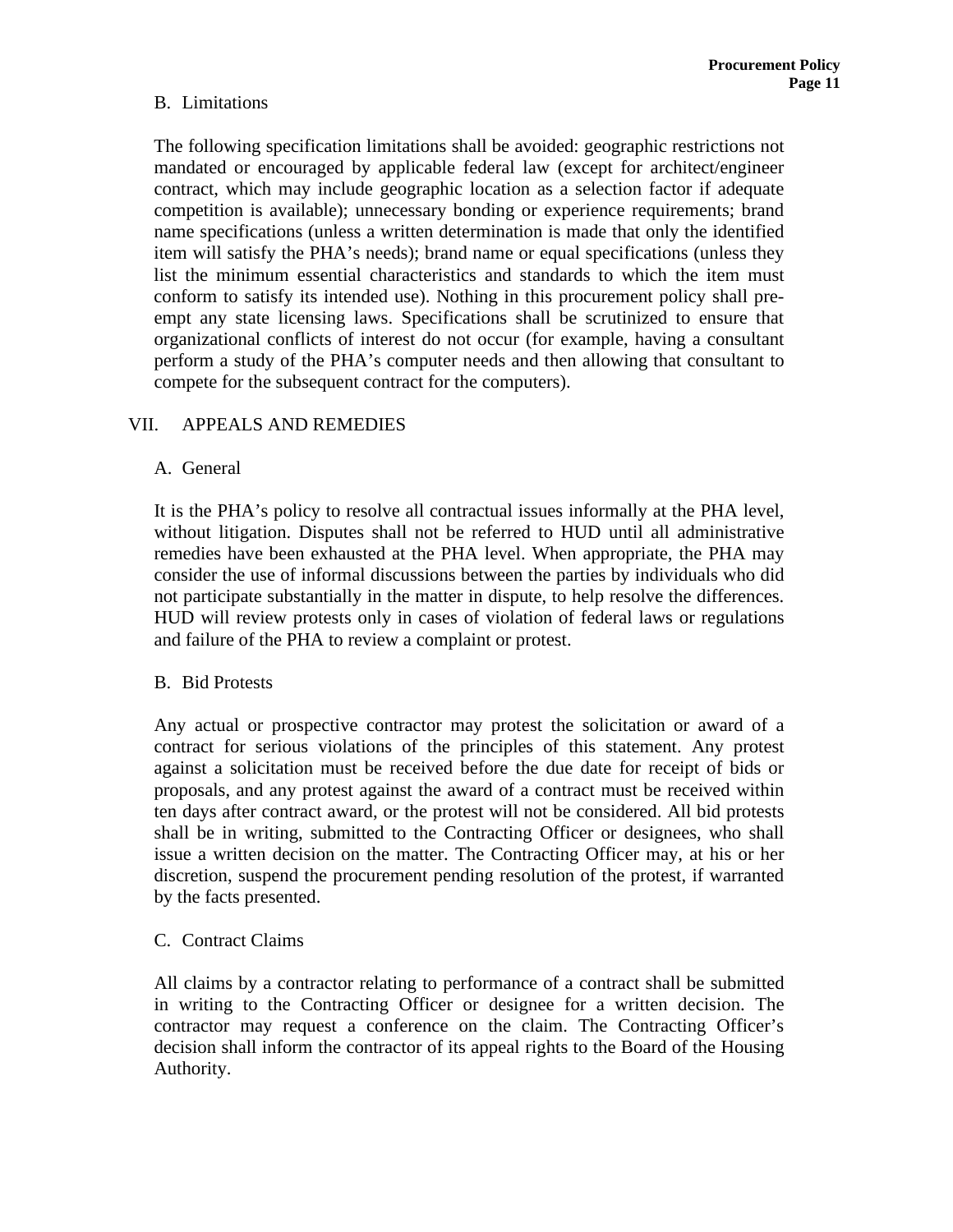#### VIII. ASSISTANCE TO SMALL AND OTHER BUSINESSES

### A. Required Efforts

Consistent with Presidential Executive orders 11625, 12138, and 12432, and Section 8 of the HUD Act of 1968, the PHA shall make positive efforts to ensure that small and minority-owned businesses, women's business enterprises, and labor surplus area businesses, and individuals or firms located in or owned in substantial part by persons residing in the area of a PHA project, are used when possible. Such efforts shall include, but shall not be limited to:

- 1. including such firms, when qualified, on solicitation mailing lists;
- 2. encouraging their participation through direct solicitation of bids or proposals whenever they are potential sources;
- 3. dividing total requirements, when economically feasible, into smaller tasks or quantities to permit maximum participation by such firms;
- 4. establishing delivery schedules, where the requirement permits, which encourage participation by such firms;
- 5. using the services and assistance of the Small Business Administration, and the Minority Business Development Agency of the Department of Commerce;
- 6. including in contracts a clause requiring contractors, to the greatest extent possible, to provide opportunities for training and employment for lowerincome residents of the project area and to award subcontracts for work in connection with the project to business concerns which are located in, or owned in substantial part, by persons residing in the area of the project, as described in 24 CFR 135; and
- 7. requiring prime contractors, when subcontracting is anticipated, to take the positive steps listed in A 1 through 6 above.

Goals may be established by the PHA periodically for participation by small businesses, minority-owned businesses, women's business enterprises, and labor surplus area businesses and business concerns, which are located in, or owned in substantial part by persons residing in the are of the project in the PHA's prime contracts and subcontracting opportunities. The Housing Authority of the City of Erie Minority Enterprise Plan (including goals) adopted by the Authority on January 25, 1982, is incorporated herewith by reference.

- B. Definitions
- 1. A small business is defined as a business, which is: independently owned; not dominant in its field of operation; and not an affiliate or subsidiary of a business dominant in its field of operation. The size standards in 13 CFR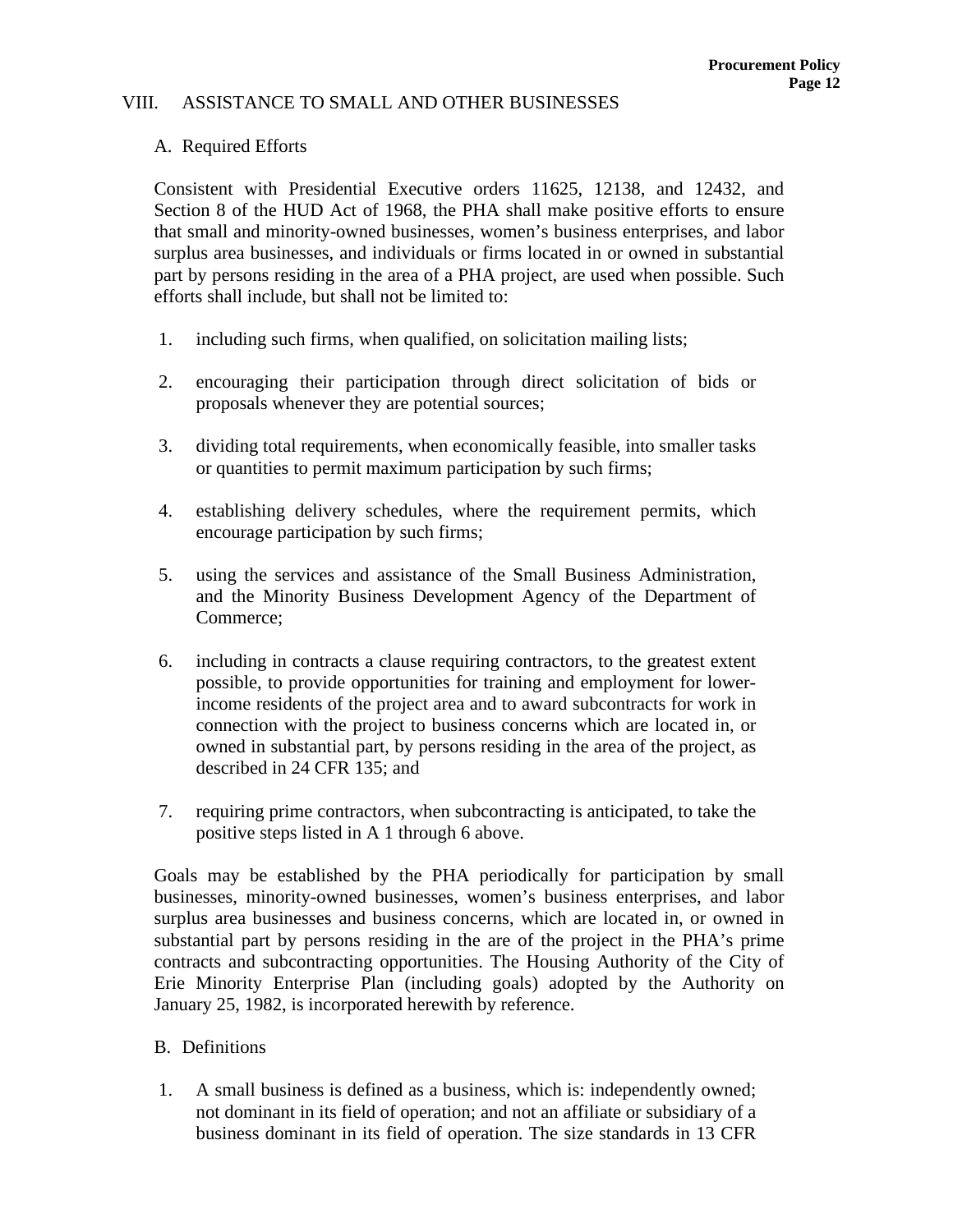121 shall be used, unless the PHA determines that their use is inappropriate.

- 2. A minority-owned business is defined as a business which is at least 51% owned by one or more minority group member; or, in the case of a publicly-owned business, one in which at least 51% of its voting stock is owned by one or more minority group member, and whose management and daily business operations are controlled by one or more such individuals. Minority group members include, but are not limited to, African Americans, Hispanic Americans, Native Americans, Asian Pacific Americans, Asian Indian Americans, and Hasidic Jewish Americans.
- 3. A women's business enterprise is defined as a business that is at least 51%-owned by a woman or women who are United States citizens and who also control or operate the business.
- 4. A labor surplus area business is defined as a business which, together with its immediate subcontractors, will incur more than 50% of the cost of performing the contract in an area of concentrated unemployment or underemployment, as defined by the United States Department of Labor in 20 CFR 654, Sub-part A, and in lists of labor surplus areas published by the Employment and Training Administration.
- 5. A business concern located in the area or the project is defined as an individual or firm located within the relevant Section 3-covered project area, as determined pursuant to 24 CFR 135.15, listed on HUD's registry of eligible concerns, and meeting the definition of small business above. A business concern owned in substantial part by persons residing in the area of the project is defined as a business concern, which is 51% or more owned by persons residing within the Section 3-covered project, owned by persons considered by the United States Small Business Administration to be socially or economically disadvantaged, listed on HUD's registry of eligible business concerns, and meeting the definition of small business above.

# IX. ETHICS IN PUBLIC CONTRACTING

#### A. General

The PHA shall adhere to the following code of conduct, consistent with applicable state or local law.

#### B. Conflict of Interest

No employee, officer, or agent of this PHA shall participate directly or indirectly in the selection, or in the award or administration of any contract, if a conflict, real or apparent, would be involved. Such conflict would arise when a financial or other interest in a firm selected for award is held by: